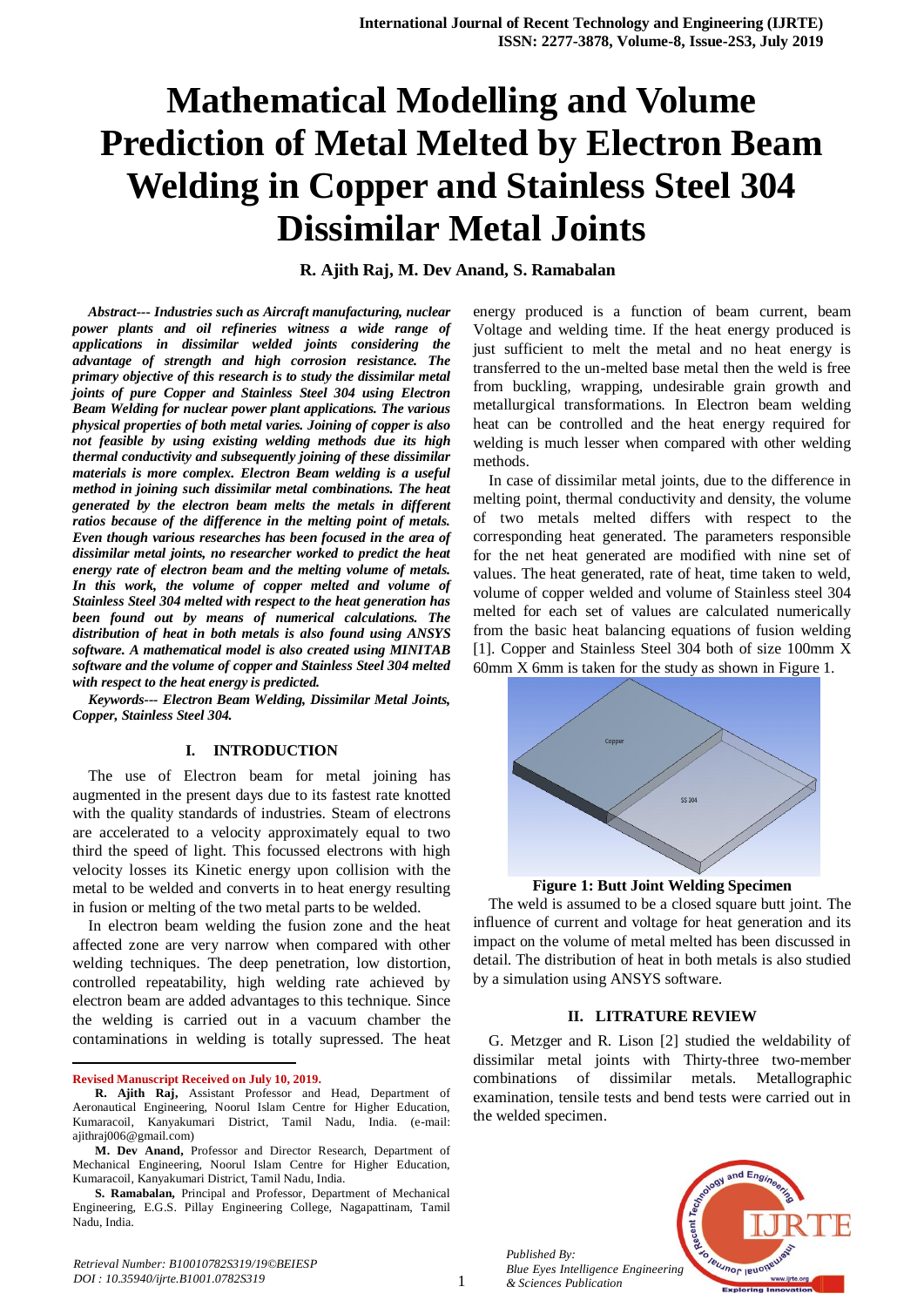## **Mathematical Modelling and Volume Prediction of Metal Melted by Electron Beam Welding in Copper and Stainless Steel 304 Dissimilar Metal Joints**

From the above tests assured exceptional characteristics of the electron beam welding process such as narrow fusion zone and the ability to pinpoint the weld exactly, have recognized to be the advantages for the welding of dissimilar metals.

R. Rai, T. A. Palmer, J. W. Elmer, and T. Debroy [3] had developed a numerical model for three-dimensional heat transfer and fluid flow in keyhole mode electron beam welding for 304L stainless steel welds made at different power densities.

The geometry of the keyhole made during electron beam welding was designed through an energy balance at the keyhole walls. This model is used to calculate the threedimensional temperature field and fluid velocities for electron beam welding of 304L stainless steel.

Miroslav Sahul, Martin Sahul, Milan Turna, Paulina Zackova [4] studied the disk Laser Welding of Copper to Stainless Steel. The concentration of copper decreases in the direction from copper sheet towards the fusion zone. Contrary, the concentrations of Fe, Cr and Ni increase in the direction from fusion zone towards austenitic stainless steel side.

K. K. Kanaujia , M. P. Rout, B. C. Behera, S. K. Sahoo, B. K. Maharana [5] optimized the tensile Strength of AISI304 Stainless Steel and Copper using Laser Welding. Parameters such as laser power, welding speed and pulse duration were considered for the study. Taguchi approach was used for the selected factors and the Joint strength was determined using the universal testing machine.

T.A. Mai, A.C. Spowage [6] Characterized the dissimilar joints in laser welding of Steel– Kovar, Copper–Steel and Copper–Aluminium using laser welding. The results of this experiment shows that Melting ratio can play important role in defect free welding of dissimilar metal weld joint. So that heat distribution per unit area should be control and the formation of brittle inter-metallic phases could be avoided.

Rakesh Chaudhari, Riddhish Parekh, and Asha Ingle [7] reviews different methods used to join dissimilar metals with particular focus to reduce sharp changes in composition and properties of the metals being joined.

A review on fusion welding processes for dissimilar metal joints is observed. With an expenditure of MIG welding, the banded microstructure of copper and iron is observed near the interface.

Due to different melting point, MIG does not consent copper to melt with iron, which leads to penetration.

P. Lacki, K. Adamus, K. Wojsyk, M. Zawadzki, Z. Nitkiewicz[8] studied the thermo-mechanical analysis of Inconel 706 tube using electron beam welding. The goal of the work was to design EBW that will produce FZ of required depth.

PLS method was compared to OLS method. It was shown that while OLS method gives better results for training data PLS might be more accurate for test data.

From the above literature study it was observed that most of the researchers have used laser beam welding for dissimilar metal joints and very few have used Electron Beam welding.

But till now no researcher tried to numerically evaluate the metal melting volume in dissimilar metals using Electron beam welding is performed under vacuum conditions and it has much advantages over the other welding techniques.

## **III. NUMERICAL CALCULATIONS**

The important physical properties responsible for melting of copper and stainless steel 304 are as shown in Table 1.

**Table 1: Physical Properties of Copper and Stainless** 

| Steel 304 |  |
|-----------|--|
|-----------|--|

| .      |         |         |          |              |  |  |  |  |
|--------|---------|---------|----------|--------------|--|--|--|--|
| Metals | Density | Melting | Specific | Thermal      |  |  |  |  |
|        | (Kg/m3) | Point   | Heat     | Conductivity |  |  |  |  |
|        |         | (K)     | (J/Kg K) | (W/m K)      |  |  |  |  |
| Copper | 8940    | 1356    | 376.812  | 385          |  |  |  |  |
| SS 304 | 7850    | 1723    | 530      | 16.2         |  |  |  |  |

From the above table it is clear that both metals experiences difference in melting point, density and thermal conductivity.

To join these two metals heat is required to increase the temperature of solid metal to its melting point at which the solid phase of metal is transformed to liquid phase.

The amount of heat energy required for melting the given volume copper and stainless steel 304 is given by

$$
U_{Copper} = KT_{Copper}^2
$$
  

$$
U_{SS\ 304} = KT_{SS\ 304}^2
$$

Where,  $U_{Copper}$  and  $U_{SS 304}$  are unit energy for melting copper and Stainless Steel 304.

 $T_{Copper}$  and  $T_{SS}$  304are the melting points of copper and Stainless Steel 304

K is a constant and its value is 3.33 x10-6

 $U_{\text{Cooper}} = 3.33 \times 10^{-6} \times 1356^2 = 6.122990 \text{ J/mm}^3$ 

 $U_{SS,304} = 3.33 \times 10^{-6} \times 1723^2 = 9.885867$  J/mm<sup>3</sup>

The net heat energy used for the welding operation can be derived from the below equation.

$$
H_W = U_{\text{mtael}} \, x \, V_{\text{mtael}}
$$

Where  $V_{\text{metal}}$  is the volume of metal melted in mm<sup>3</sup>.

Therefore the heat energy required for melting copper and stainless steel is

for copper,  $H_W = U_{\text{copper}}$  x  $V_{\text{copper}}$ 

for SS 304, 
$$
H_W = U_{SS 304} \times V_{SS 304}
$$

Since the values of current, voltage and speed of electron beam are known the Heat energy available in Joules can be calculated as

## $H_W =$  Current x Voltage x time

To predict the volume of copper and stainless steel melted at different values of heat input by varying current and speed, a design of experiment was implemented using Taguchi approach and a mathematical model is developed using response surface method.

This model is also used to forecast the influence of heat input on metal melting volume.

The Input and Output values of Electron Beam Welding are shown in Table 2.



 $\mathcal{D}$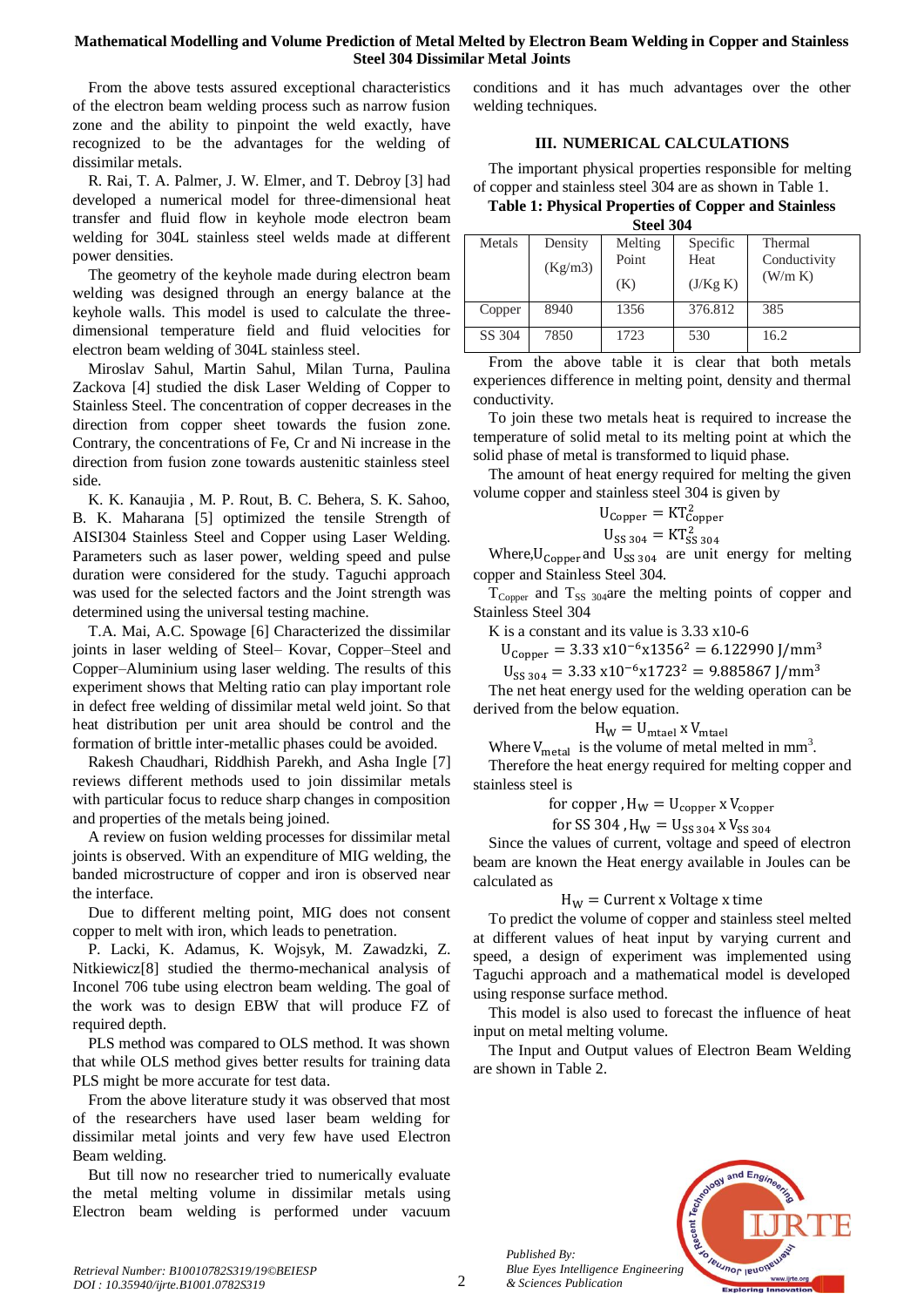| ခ                     |                                        |                       |                         |                              |                 |                                      |  |  |
|-----------------------|----------------------------------------|-----------------------|-------------------------|------------------------------|-----------------|--------------------------------------|--|--|
|                       | <b>INPUT</b>                           |                       |                         | <b>OUTPUT</b>                |                 |                                      |  |  |
| Sl.<br>N <sub>0</sub> | Heat<br>Energ<br>y Rate<br>(EI)<br>J/s | Spee<br>d<br>mm/<br>S | Work<br>Distanc<br>e mm | Heat<br>Generate<br>d Joules | VCoppe<br>r mm3 | <b>VSS</b><br>304<br>mm <sub>3</sub> |  |  |
| 1.                    | 600                                    | 8                     | 100                     | 7500                         | 1224.89         | 758.65                               |  |  |
| 2.                    | 600                                    | 24                    | 260                     | 2500.2                       | 408.32          | 252.90                               |  |  |
| 3.                    | 600                                    | 40                    | 425                     | 1500                         | 244.97          | 151.73                               |  |  |
| 4.                    | 1800                                   | 8                     | 100                     | 22500                        | 3674.6          | 2275.97                              |  |  |
| 5.                    | 1800                                   | 24                    | 260                     | 7500.6                       | 1224.98         | 758.71                               |  |  |
| 6.                    | 1800                                   | 40                    | 425                     | 4500                         | 734.935         | 455.195<br>6                         |  |  |
| 7.                    | 3000                                   | 8                     | 100                     | 37500                        | 6124.45         | 3793.29<br>6                         |  |  |
| 8.                    | 3000                                   | 24                    | 260                     | 12501                        | 2041.64         | 1264.53                              |  |  |
| 9.                    | 3000                                   | 40                    | 425                     | 7500                         | 1224.89         | 758.65                               |  |  |

**Table 2: Input and Output values of Electron Beam Welding**

The above calculated output shows that the volume of two metals melted differs with respect to the corresponding heat generated. It shows that for all the nine set of values the volume of copper melted is more than that of the stainless steel.

### **IV. MATHEMATICAL MODELLING**

Three Mathematical models has been created using RSM, a statistical technique by which the correlation between the response and variables can begenerated. One for the net heat energy generated with respect to the heat energy rate, speed and distance of work from the electron gun. Other two models are for volume of melted in Copper and Stainless Steel 304 respectively.

Heat Generated = 0.000000 - 9.998 EI + 0.000000 Speed-0.000000 Work Distance - 0.000000 EI\*EI - 13.85 EI\*Speed + 1.333 EI\*Work Distance

S=0 R-sq.  $= 100 %$  R-sq. (adj.) = 100%

Vcu= 0.051 - 1.63284 EI + 0.024 Speed - 0.0023 Work Distance + 0.000000 EI\*EI - 2.26243 EI\*Speed + 0.217737 EI\*Work Distance

 $S = 0.0342377 R-sq. = 100.00% R-sq. (adj.) = 100.00%$ 

 $V_{SS} = -0.0437 -1.01128$  EI - 0.0152 Speed + 0.00154 Work Distance + 0.000000 EI\*EI

-1.40127 EI\*Speed + 0.134859 EI\*Work Distance

 $S = 0.0045986 R$ -sq.  $= 100.00% R$ -sq.(adj.)  $= 100.00%$ 

#### **V. RESULTS AND DISCUSSIONS**

The net heat energy generated, volume of metal melted in copper and Stainless Steel 304 has been found out using Numerical calculations. The values are analysed and studied at nine different current and welding speeds.

#### *5.1. Effect of Current and Speed on Heat Generation*

The rate of heat flow which is a function of current and voltage has a great impact on the net heat generated with respect to the speed. A contour has been created for the heat generated representing the nine set of values for the current and speed. By analysing this contour the impact of these values on the net heat generated can be assumed. Contour plot of Heat Generated Vs Speed, EI is shown in Figure 2.



**Figure 2: Contour plot of Heat Generated Vs Speed, EI** It was found that the net heat generated is maximum when the speed is less and the rate of heat energy is maximum. Similarly, the heat energy is least at maximum speed and low values of heat energy rate.

### *5.2. Effect of Speed on Melting of Copper and SS 304*

The net heat energy generated is maximum at low speed of welding. Thus the speed has a great impact on the heat generation which in turn has impact on the melting of the metals. A contour has been created to study the effect of speed on the melting of copper and stainless steel 304. Contour plot of Volume of Copper and Stainless steel melted with respect to speed is shown in Figure 3.



#### **Figure 3: Contour plot of Speed Vs Volume of Copper and Stainless steel melted**

From this plot it can be determined that when the speed is very low the volume of copper melted is more associated to that of the volume of Stainless Steel 304 melted. This is due to the high generation of heat energy at low speed.

#### *5.3. Effect of Heat on Melting of Copper and SS 304*

Due to the difference in melting point, thermal conductivity and density, the volume of two metals melted differs with respect to the corresponding heat generated. Various plots have been created with nine set of values of heat generated to study the volume of copper melted and volume of Stainless steel melted. Contour plot of Heat Generated Vs Speed, EI is shown in Figure 4.



*Published By:*

*& Sciences Publication*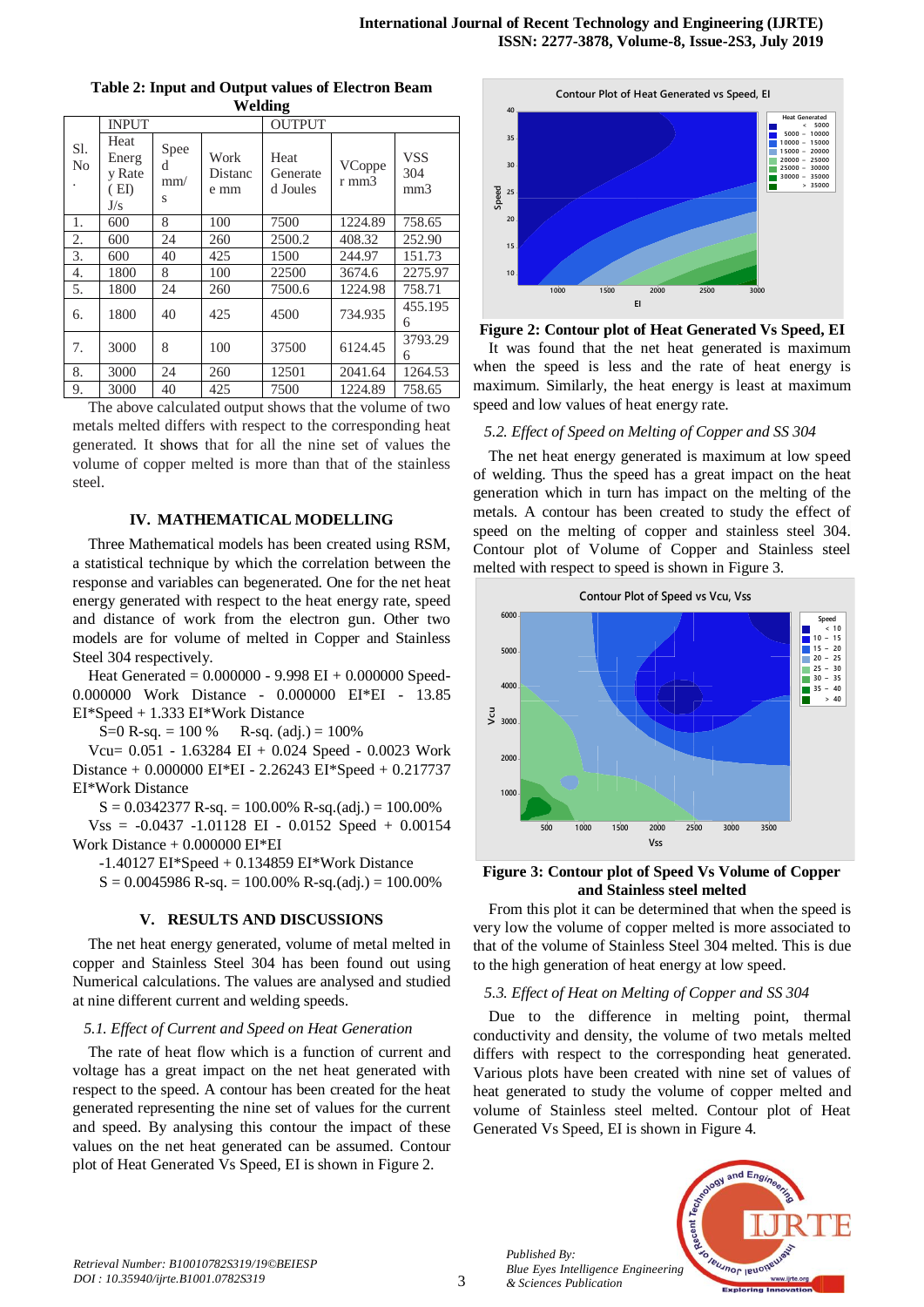## **Mathematical Modelling and Volume Prediction of Metal Melted by Electron Beam Welding in Copper and Stainless Steel 304 Dissimilar Metal Joints**



**Figure 4: Contour plot of Heat Generated Vs Speed, EI**

The Volume of Copper and Stainless steel melted with respect to heat generated has been represented in bar and time series plot as shown in Figure 5 and Figure 6.



**Figure 5: Bar Chart Representing Heat generated Vs Volume of Copper and Stainless Steel Melted**





By analysing the above three plots it was found that for all values of heat generated, copper melts more than that of the stainless steel. This is due to the high thermal conductivity of copper.

## *5.4. Distribution of Heat in Copper and Stainless Steel 304*

To study the distribution of heat on both metals a software analysis has been carried out for a single set of values of input using ANSYS software and is shown in Figure 7. From the above plot it was found that the heat transfer is more in copper than that of the Stainless Steel 304. This is also due to the difference in thermal conductivity on both metals.



**Figure 7: Distribution of Heat in Copper and Stainless Steel 304 using ANSYS**

## **VI. CONCLUSION**

In this paper numerical calculations have been carried out using the basic heat balance equations of fusion welding to find the volume of metal melted using electron beam welding in dissimilar metal joints of Copper and Stainless Steel 304. The parameters like current, voltage, welding speed and its effect on the heat energy generation are studied. A mathematical model is also created using MINITAB software and the volume of copper and Stainless Steel 304 melted with respect to the heat energy is predicted. It was noted that the volume of metal melted is more on copper side than that of SS side at all values of heat. The distribution of heat in both metals is also found using ANSYS software.

## **ACKNOWLEDGEMENT**

The authors would also like to express their gratitude to Noorul Islam Centre for Higher Education for the facilities provided during the research.

## **REFERENCES**

- 1. Mikell P. Groover "Fundamentals of Modern Manufacturing: Materials, processes and Systems", John Wiley & Sons, Inc., Prentice-Hall, New Jersey, New York.
- 2. Metzger G. and R Lison, "Electron beam welding of dissimilar metals" Welding J, Vol. 55, no.8, pp. 230– 240, 1976.
- 3. Rai R., TA Palmer, JW Elmer, and T Debroy, "Heat transfer and fluid flow during electron beam welding of 304L stainless steel alloy", *Welding Journal*, Vol. 88, no.3, pp. 54–61, 2009.
- 4. Sahul Miroslav., Milan Turna, and Paulina Zackova, "Disk Laser Welding of Copper to Stainless Steel", *Advanced Materials Research*, Vol. 1077, pp. 76–81, 2014.



*Published By: Blue Eyes Intelligence Engineering & Sciences Publication*